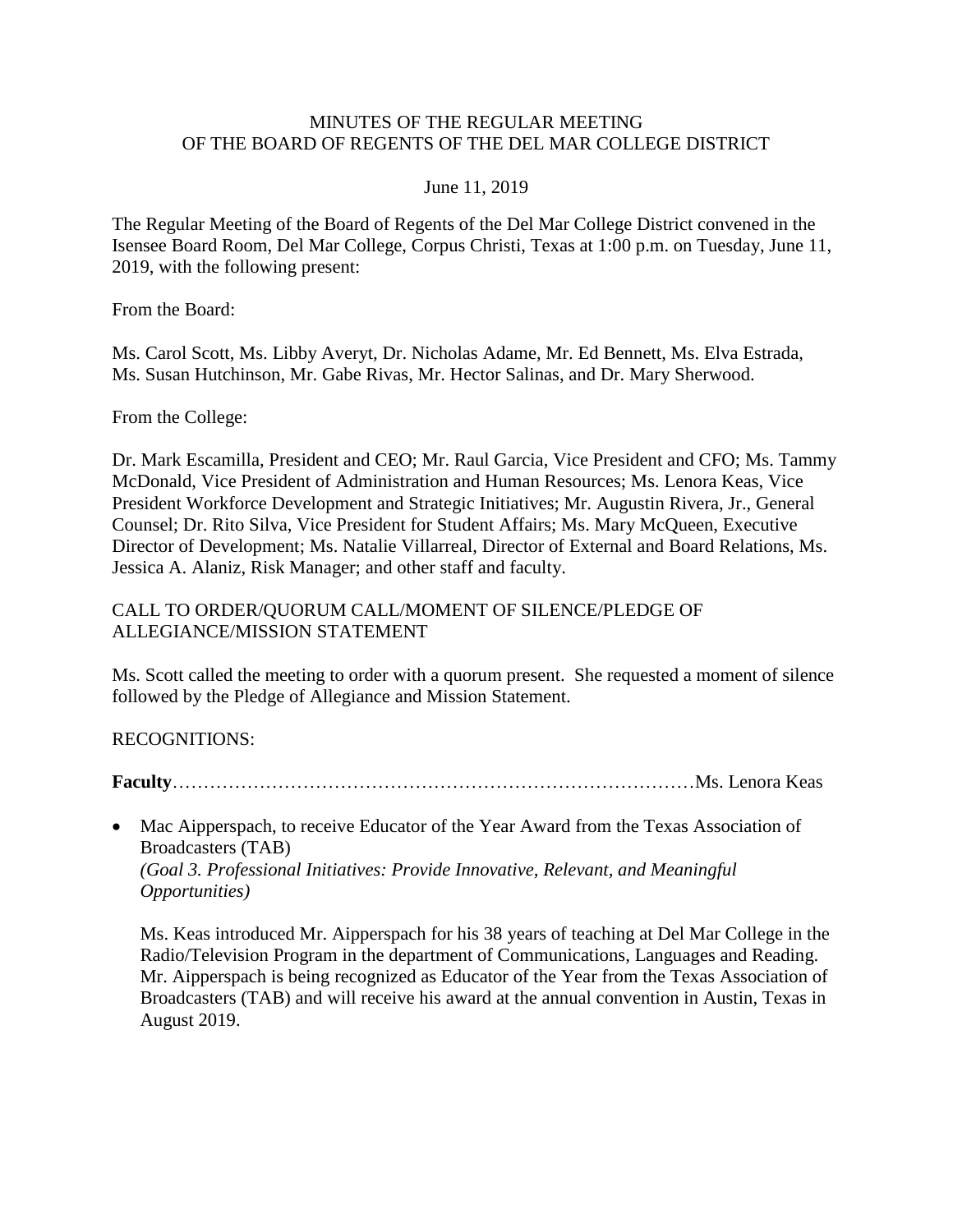# STAFF REPORTS:

 Summary of Policy Manual Project…………………………...………Ms. Tammy McDonald *(Goal 5. Advocacy: Advance the College Mission Through Effective Governance and Positioning)*

Ms. McDonald reviewed the changes made to the Policy Manual to reflect the appropriate personnel title and/or designation previously approved at the September 11, 2018 Regular Board Meeting. A summary of personnel titles and/or designations were presented to the Board for review.

 Legislative Update……………………………..……………..........……Ms. Natalie Villarreal *(Goal 5. Advocacy: Advance the College Mission Through Effective Governance and Positioning)*

Ms. Natalie Villarreal, Director of External and Board Relations, provided a legislative update to the Board. The Governor has until Sunday, June  $16<sup>th</sup>$ , to sign or veto any bills passed in regular session. She provided an overview of bills that could affect the College including HB 1 – State Budget, SB 500 – Supplemental Appropriations, SB 2 – Property Tax, SB 1276 and 1324- Dual Credit, SB 25-Transfer Success, and SB 18-Free Speech.

Dr. Escamilla and Ms. Villarreal responded to questions from the Regents.

 Budget Update………………………………………………………..……….Mr. Raul Garcia *(Goal 7. Resources: Ensure Strong Financial and Operational Capacity)*

Mr. Garcia presented a budget status to the Regents with an overview of FY 2019 revenues, expenditures, FY 2020 budget assumptions, and budget calendar for FY 2020. Mr. Garcia stated that the College is planning for an increase in property taxes of \$3.1 million, an increase in revenues of tuition and fees of \$861,134, and an increase of State appropriations of \$611,736. An overview of the College's FY 19 expenditures by category were presented to the Board. Changes are assumed to be made based on strategic priorities that have been identified for the new budget year. Mr. Garcia presented preliminary funding assumptions based on the identified goals of the strategic plan. A more comprehensive and detailed budget presentation will be given at the July budget workshop.

• THECB 60X30 Strategic Plan Update……………………………………Dr. Kristina Wilson *(Goal 1. Student Learning Success: Ensure Exceptional Educational Opportunities for All Students)*

Dr. Kristina Wilson, Dean of Institutional Effectiveness and Assessment, presented an update of the 60X30 Strategic Plan for Higher Education in Texas and the four goals identified within the plan.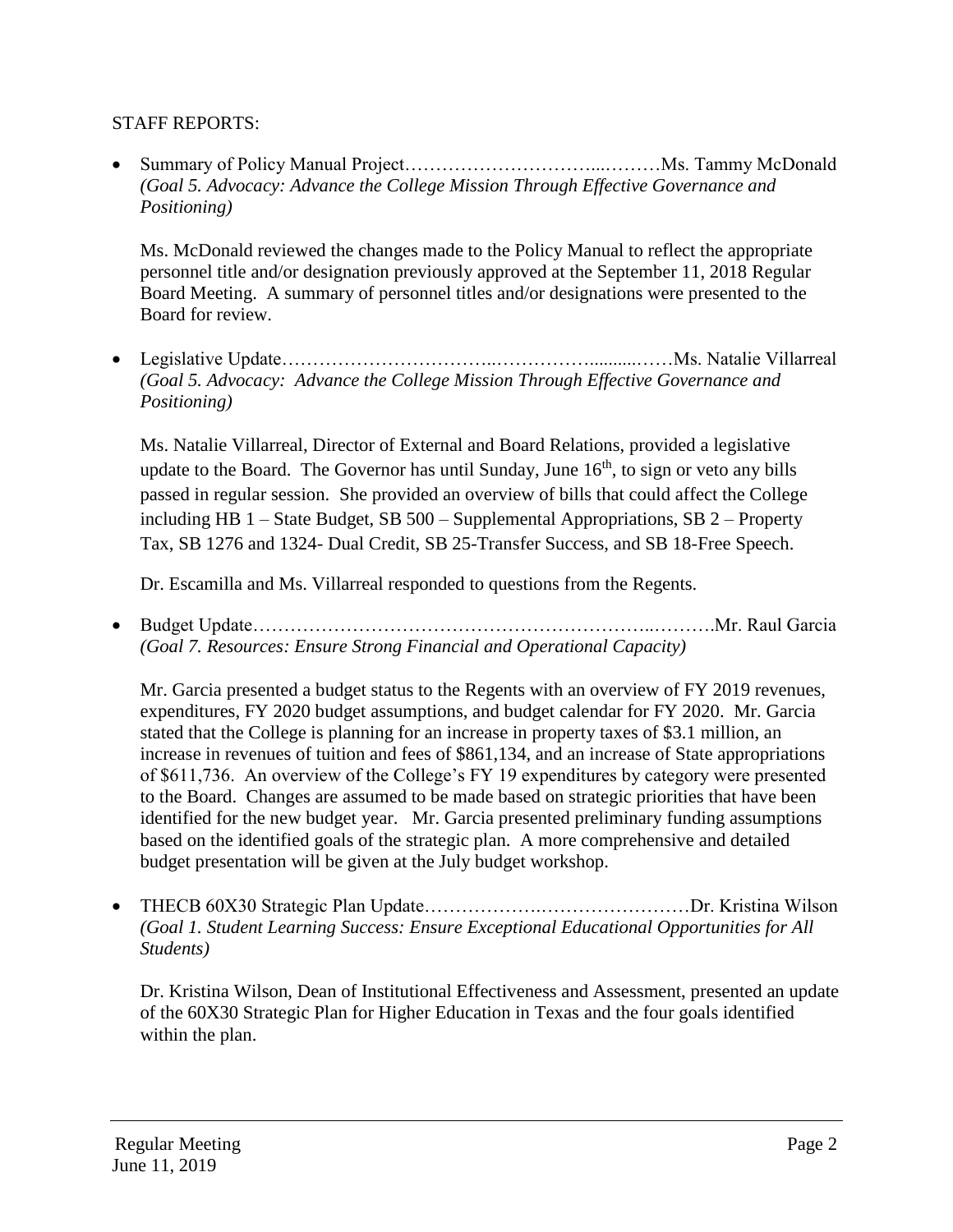Goal 1: Educated Population Goal 2: Completion Goal 3: Marketable Skills Goal 4: Student Debt

Statewide, regional and local targets were presented for each goal within the plan. Dr. Wilson answered questions from the Regents regarding the presentation.

COLLEGE PRESIDENT'S REPORT…………………………………...……Dr. Mark Escamilla

• May 10, 2019: Spring Graduation Information *(Goal 1. Student Learning Success: Ensure Exceptional Educational Opportunities for All Students)*

Dr. Escamilla stated that 808 graduates received certificates and degrees at this year's commencement ceremony; Dr. Kelly Quintanilla was the keynote speaker. Over 6,958 attendees were present at the ceremony. Dr. Quintanilla announced a new TAMUCC scholarship program dedicated to Del Mar College graduates. Scholarships of a minimum of \$500 were gifted to Del Mar graduates by Texas A&M University-Corpus Christi during the ceremony.

• June 7 & 8, 2019:  $7<sup>th</sup>$  Annual Stringers for Scholarships *(Goal 2. Student Access and Support Services: Maximize Affordable Access and Excellences in Student Services)*

Dr. Escamilla reported that over 58 teams participated in this year's successful event organized by the DMC Foundation.

# PENDING BUSINESS:

Status Report on Requested Information *(Goal 5. Advocacy: Advance the College Mission Through Effective Governance and Positioning)*

# CONSENT AGENDA

# Notice to the Public

*The following items are of a routine or administrative nature. The Board of Regents has been furnished with background and support material on each item, and/or it has been discussed at a previous meeting. All items will be acted upon by one vote without being discussed separately unless requested by a Board member or a citizen, in which event the item(s) will immediately be withdrawn for individual consideration in their normal sequence after the items not requiring separate discussion have been acted upon. The remaining items will be adopted by one vote.*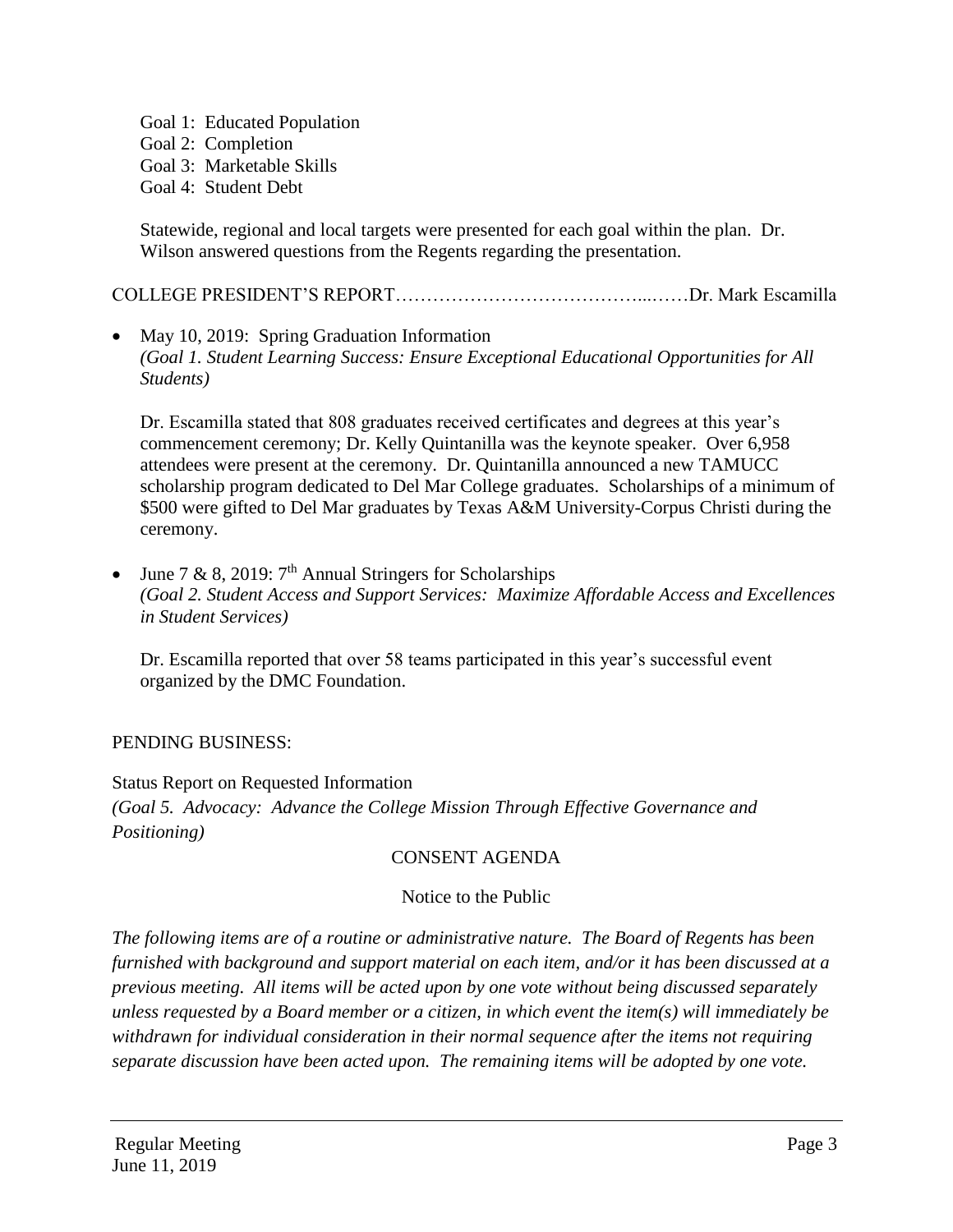### CONSENT MOTIONS:

*(At this point the Board will vote on all motions not removed for individual consideration.)* 

### ITEMS FOR DISCUSSION AND POSSIBLE ACTION:

- 1. Approval of Minutes: Regular Board Meeting, May 14, 2019 *(Goal 5. Advocacy: Advance the College Mission Through Effective Governance and Positioning)*
- 2. Acceptance of Investments for May 2019 *(Goal 7. Resources: Ensure Strong Financial and Operational Capacity)*

Mr. Bennett requested that Consent Agenda #3 be removed for separate discussion and consideration.

Mr. Rivas made a motion to approve consent agenda items 1 and 2. Dr. Sherwood seconded the motion. There was no further discussion from the Board. There were no public comments. A voice vote was taken and the motion carried unanimously, amongst Regents present, 9-0, with Regents Adame, Averyt, Bennett, Estrada, Hutchinson, Rivas, Salinas, Scott, and Sherwood in favor.

3. Acceptance of Financials for April 2019 *(Goal 7. Resources: Ensure Strong Financial and Operational Capacity)*

Mr. Bennett had questions for staff regarding several items on the check register report. Dr. Escamilla directed the questions to Mr. Garcia and Dr. Catherine West for further research.

Dr. Sherwood made a motion to approve the consent agenda item. Mr. Bennett seconded the motion. There was no further discussion from the Board. There were no public comments. A voice vote was taken and the motion carried unanimously, amongst Regents present, 9-0, with Regents Adame, Averyt, Bennett, Estrada, Hutchinson, Rivas, Salinas, Scott, and Sherwood in favor.

# REGULAR AGENDA

4. Discussion and possible action to accept the Internal Audit Report for Student Services, and follow up reports for Purchasing, and IT General Controls, and the FY19 Internal Audit Plan Status Report……………………………………….........Ms. Tammy McDonald *(Goal 7. Resources: Ensure Strong Financial and Operational Capacity)*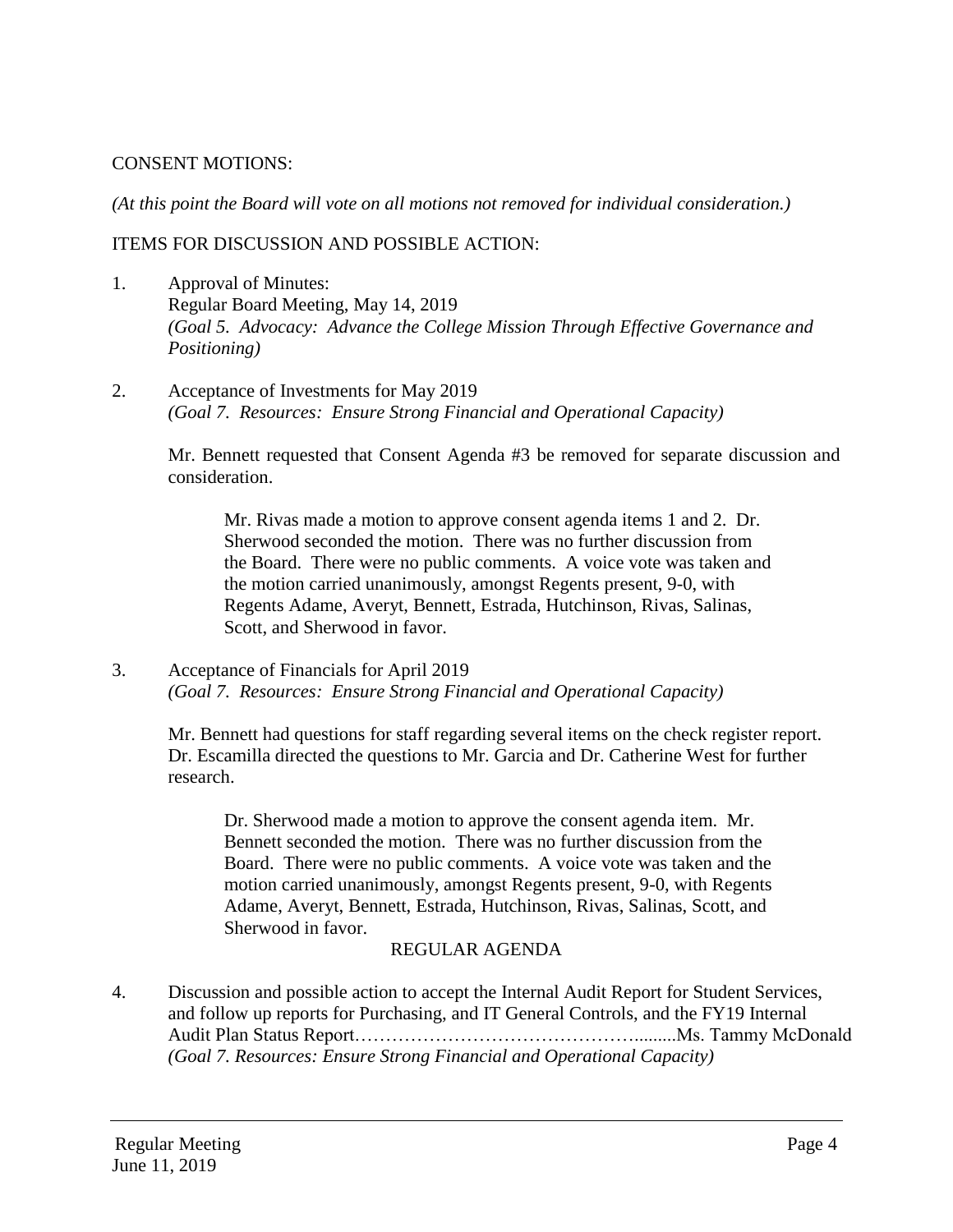Ms. McDonald introduced Daniel Graves with Weaver to present the internal audit report for Student Services, the follow up report for Purchasing, and a status report on the annual Internal Audit Plan. The follow-up report for IT General Controls will be discussed in Closed Session by the Regents.

Mr. Graves reviewed the status report of audits that have been conducted in the current plan. The Student Services Internal Audit started in March 18, 2019 through April 22, 2019, which focused on processes in place within Student Engagement and Retention Department. The audit received a Strong overall rating. The audit did not overlap with the audit of Admissions and Registrar. An overview of the processes audited and results were presented to the Regents. Dr. Silva provided management's response to the audit findings discussed by Mr. Graves.

Mr. Graves presented a follow-up report on the Purchasing audit plan and corrective action on 9 open internal audit findings. Five findings have been remediated, two findings have been partially remediated and 2 findings remain on open status. Mr. Garcia provided management's response on the follow-up report presented to the Regents.

Mr. Graves stated that the follow-up report on the IT General Controls will be presented in Closed Session due to the exemptions allowed under Government Code §552.139 and §551.076.

The FY 2019 Annual Internal Audit Report is due to state oversight agencies and to be posted on the College's website by November 1, 2019.

Mr. Graves responded to questions from the Regents.

At this point, the Board Chair announced that the Board was going into Closed Session at 2:49 p.m. as follows:

A. **TEX. GOV'T CODE § 551.089**: (Deliberation Regarding Security Devices or Security Audits), regarding security assessments, deployments, or audits relating to information resources technology; certain network security information; the deployment, or specific occasions for implementation, of security personnel, critical infrastructure, or security devices; or, information confidential under Texas Government Code Section 552.139; including the Internal Audit Board Report for Information Technology General Controls of Weaver and Tidwell, L.L.P., with possible discussion and action in open session;

The Board went into Closed Session at 2:58 p.m.

The Board reconvened in Open Session at 3:10 p.m. with the following action:

Ms. Estrada made a motion to approve to accept the internal audit report from Weaver as discussed in open and closed session. Mr. Rivas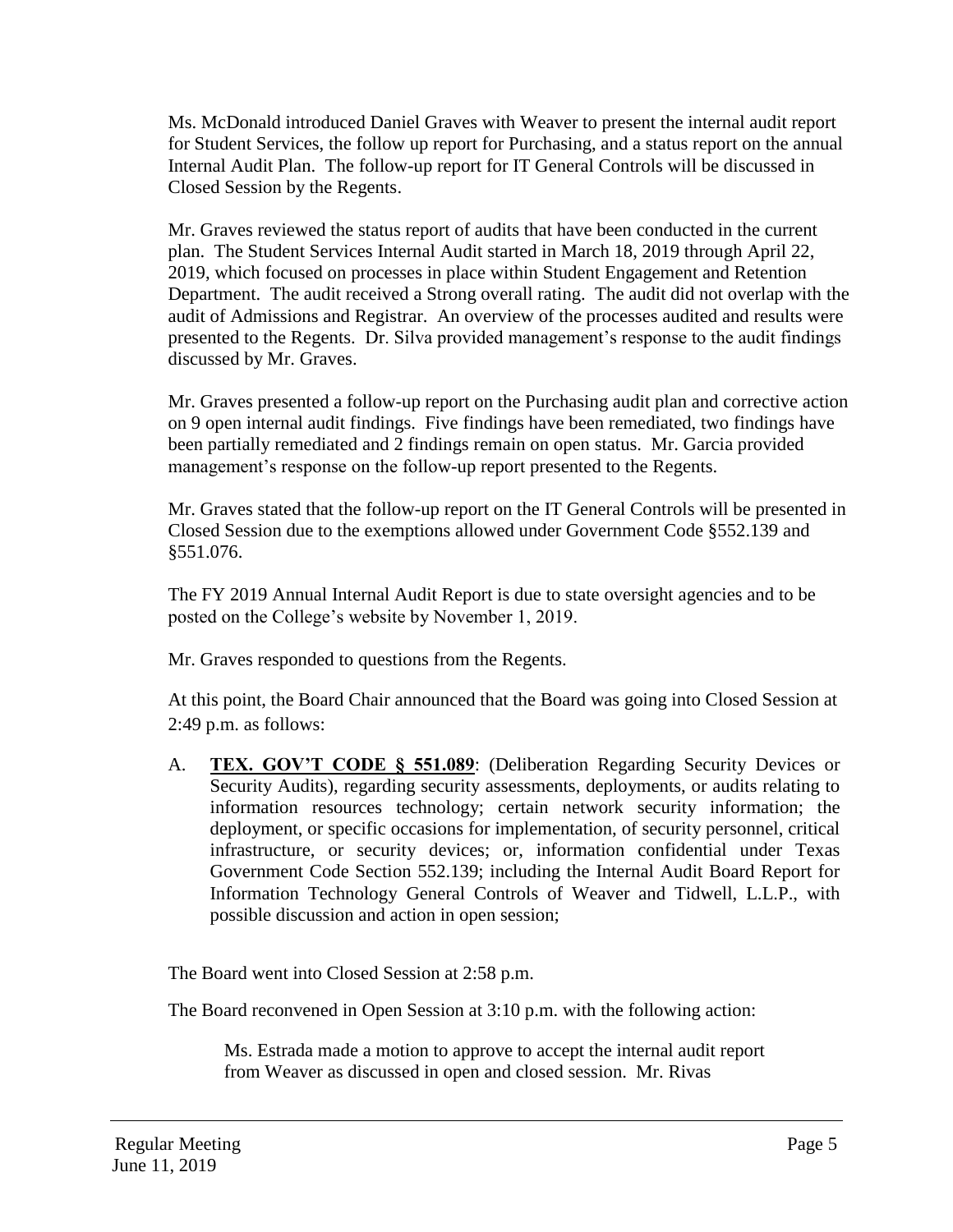seconded the motion. There was no further discussion from the Board. There were no public comments. A voice vote was taken and the motion carried unanimously, amongst Regents present, 9-0, with Regents Adame, Averyt, Bennett, Estrada, Hutchinson, Rivas, Salinas, Scott, and Sherwood in favor.

5. Discussion and possible action related to amendment to EPIC-Y Grade tax abatement to extend the deadline for closing on the property..................................................................... .............................................................................Dr. Mark Escamilla and Ms. Lenora Keas *(Goal 7. Resources: Ensure Strong Financial and Operational Capacity)*

Dr. Escamilla introduced Mr. Mike Culbertson from the Regional Economic Development Corporation to present an amendment to an existing tax abatement agreement with EPIC-Y Grade. Mr. Culbertson gave a brief overview of the original agreement and amendment to be considered by the Regents.

Mr. Rivas made a motion to approve the amendment to EPIC-Y Grade tax abatement. Dr. Adame seconded the motion. There was no further discussion from the Board. There were no public comments. A voice vote was taken and the motion carried unanimously, amongst Regents present, 9-0, with Regents Adame, Averyt, Bennett, Estrada, Hutchinson, Rivas, Salinas, Scott, and Sherwood in favor.

6. Discussion and possible action for the designation of a financial auditor to perform the annual financial audit services…………………………………………….Mr. Raul Garcia *(Goal 7. Resources: Ensure Strong Financial and Operational Capacity)*

Mr. Garcia presented a recommendation to select Collier, Johnson & Woods for Financial Audit Services in a five year contract which will be renewed annually.

Mr. Rivas made a motion to approve the recommendation of Collier, Johnson, & Woods for financial audit services. Ms. Estrada seconded the motion. There was no further discussion from the Board. There were no public comments. A voice vote was taken and the motion carried unanimously, amongst Regents present, 9-0, with Regents Adame, Averyt, Bennett, Estrada, Hutchinson, Rivas, Salinas, Scott, and Sherwood in favor.

7. Discussion and possible action to authorize the administration to allocate 2014 Bond funds and enter into a contract with Ford Audio Visual Systems using Buyboard contract for the turnkey installation of audio visual infrastructure for the General Academic Music Building....................................................................................................... Mr. Raul Garcia *(Goal 7. Resources: Ensure Strong Financial and Operational Capacity)*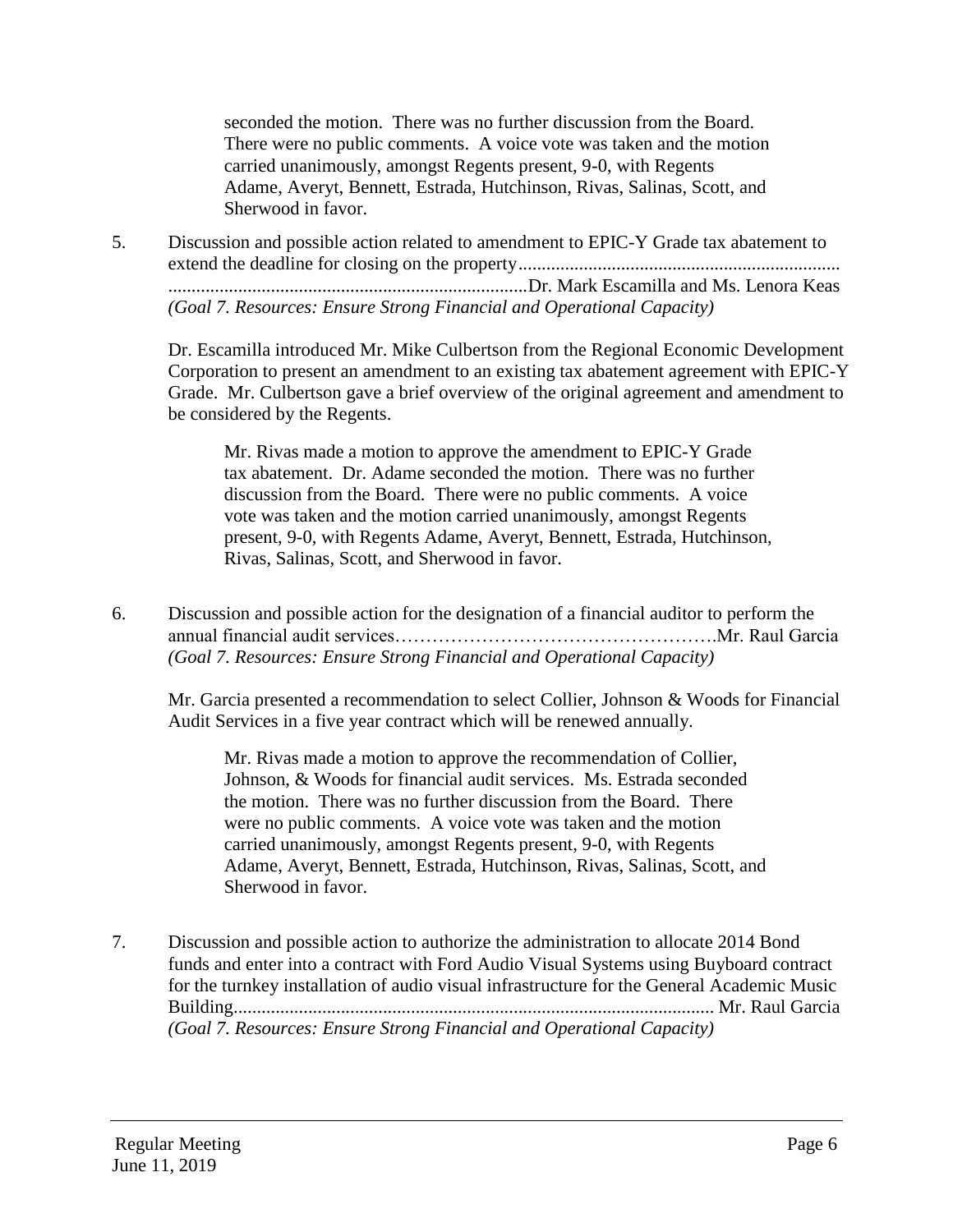Mr. Garcia and Dr. Escamilla presented the agenda item and responded to questions from the Regents.

Ms. Estrada made a motion to authorize administration to enter into a contract with Ford Audio Visual Systems for the General Academic Music Building. Ms. Averyt seconded the motion. There was no further discussion from the Board. There were no public comments. A voice vote was taken and the motion carried unanimously, amongst Regents present, 9-0, with Regents Adame, Averyt, Bennett, Estrada, Hutchinson, Rivas, Salinas, Scott, and Sherwood in favor.

8. Discussion and possible action to authorize the administration to allocate 2014 Bond contingency funds to the Workforce Development Building construction project …………………………………………………...……………………Mr. August Alfonso *(Goal 7. Resources: Ensure Strong Financial and Operational Capacity)*

Dr. Escamilla introduced Mr. Brett Flint, AG/CM Inc. and Mr. Robert Duffie, Director of Physical Facilities, to provide information related to the allocation of contingency funds to the Workforce Development Building construction project. Mr. Flint stated that an additional \$500,000 is needed to complete the project. Changes are primarily due to some changed site conditions, different utilities, regulatory issues from the City and owner installed furniture and equipment that is now being installed by the contractor.

Mr. Flint responded to questions from the Regents.

Dr. Sherwood made a motion to approve the contingency funds for the Workforce Development Building construction project. Dr. Adame seconded the motion. There was no further discussion from the Board. There were no public comments. A voice vote was taken and the motion carried unanimously, amongst Regents present, 9-0, with Regents Adame, Averyt, Bennett, Estrada, Hutchinson, Rivas, Salinas, Scott, and Sherwood in favor.

9. Discussion and possible action to authorize the administration to allocate 2014 Bond contingency funds for improvements to the West Campus required by the City of Corpus Christi…………………………………………………………………Mr. August Alfonso *(Goal 7. Resources: Ensure Strong Financial and Operational Capacity)*

Mr. Brett Flint, AG|CM, Inc., presented the agenda item for consideration to allocate contingency funds for improvements to the West Campus required by the City of Corpus Christi. Additional improvements include a new fire hydrant loop and a sidewalk along Santa Elena Street. Estimated cost of improvement will be \$185,373.